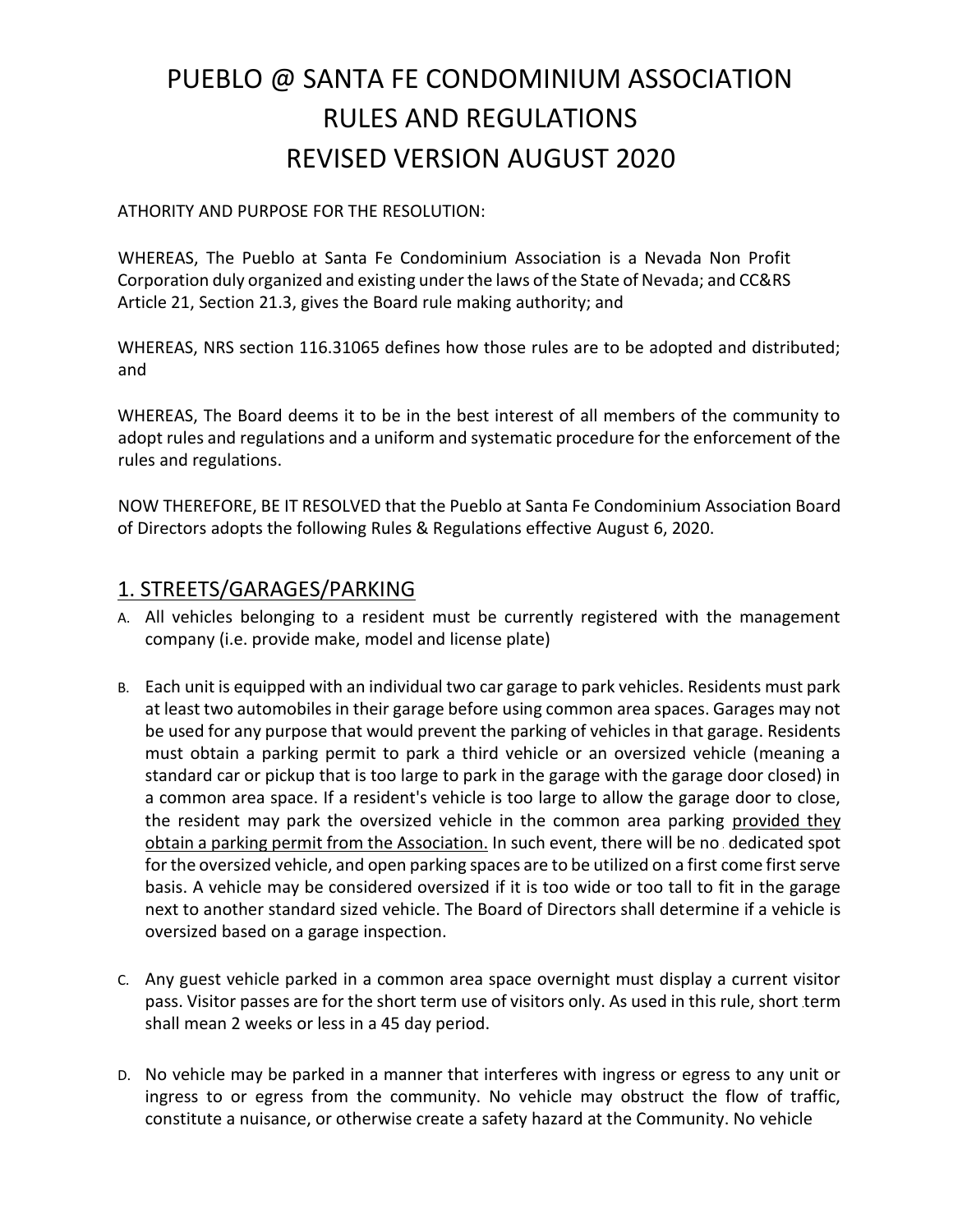may be parked, even temporarily in fire lanes, or in any area designated as a "No Parking" area.

- E. Any vehicle that is parked in a handicapped space without a proper identification placard or license plate is subject to immediate towing at the owners expense.
- F. Any vehicle causing visible spills, such as oil or fuel, shall be removed from the complex until repaired. The cost of cleaning spills will be the responsibility of the resident.
- G. No inoperable or unregistered vehicle of any type, including vehicles with flat tires shall be parked in the community.
- H. Vehicle repairs and other activities are not permitted on the property, except completely within the garage with the garage door closed, unless the Board of Directors determines the activity creates a nuisance.
- Commercial vehicles, heavy load vehicles, campers, RV's etc...are prohibited from parking in the Community except for loading/unloading. (maximum time limit: 1 hour) Noisy or smoky vehicles are not permitted in any portion of the Community. All vehicles parked in the Community must be operable. No boats, trailers, recreational vehicles buses or commercial vehicles shall be permitted without the prior written consent of the Board.
- J. Abandoned vehicles shall not be parked anywhere within the community. Any vehicle shall be considered abandoned if:
	- i. The vehicle appears to be in a state of disrepair making it incapable of being driven in its present condition.
	- ii. The vehicle is parked and has not been moved for a period of 72 hours, without prior authorization from the Board or Management.

iii. The vehicle does not have current registration/license plates.

- K. Per Las Vegas Municipal Code 11.10.200, abandoned vehicles and unauthorized parked vehicles may be towed at the owners' expense. A 48 hour notice will be applied to the vehicle windshield prior to towing. The currently contracted towing company name and phone number can be obtained from the Management Company and will be posted in conspicuous places throughout the property.
- L. Garage doors are to remain closed at all times, excluding vehicle loading and unloading or for cleaning purposes.
- M. The speed limit on all community streets shall be 10 miles per hour.
- N. Vehicles parked in red zones or in front of garage doors are subject to immediate tow with the following exception:
	- i. Vehicles may be parked in front of the garage door for immediate loading/unloading only. If loading/unloading, resident must have hazard lights on and be actively loading/unloading the vehicle.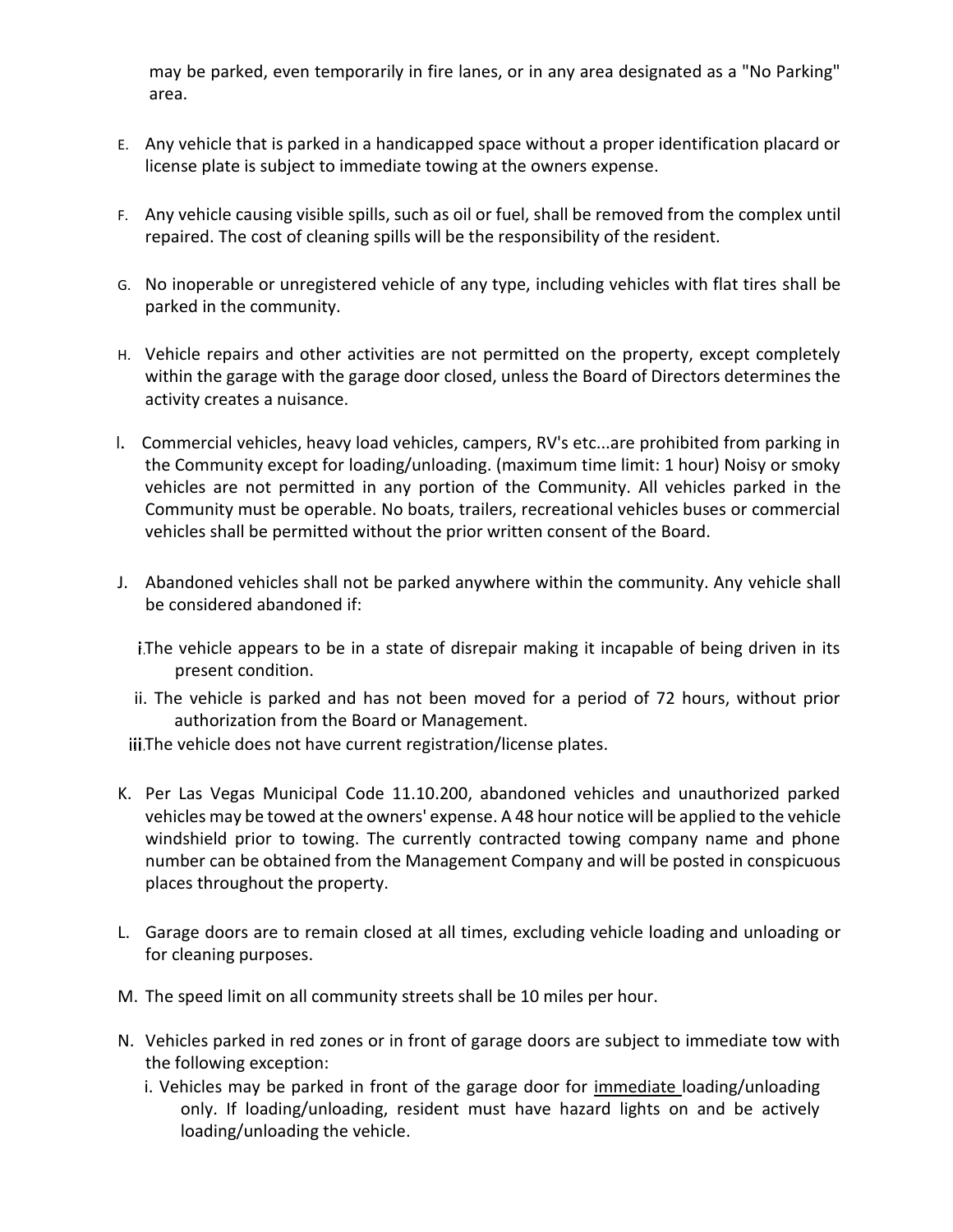## 2. PATIOS/BALCONIES

- A. Each resident is responsible for the cleanliness of his patio/balcony. It is to be clear of paper, cardboard, cans and any other debris. Patios/Balconies are not to be used as storage areas. Only appropriate outdoor furniture shall be kept on the patios. No boxes, refuse, bicycles, play equipment, workout/exercise equipment, toys or other items may be placed on patios, balconies, entry areas or common area.
- B. No linens, clothing, laundry, towels, or any items shall be hung over the patio/balcony walls.
- C. Patios/Balconies are not to be used as animal kennels or outdoor storage areas.
- D. Residents are not allowed to throw smoking materials over the patio/balcony walls.
- E. Decorations deemed to be vulgar or lewd by the Board of Directors must be removed immediately upon the request of the Board.

#### 3. OUTDOOR COOKING

A. In accordance with Clark County Fire Code 1102.6:

i. With the exception of Electric Barbecues, outdoor cooking at condominiums with portable barbecuing equipment using gas, propane or charcoal is prohibited within ten (10) feet of any building wall, overhang, balcony or opening or other combustible material.

ii.The storage of LPG fueled barbecues and equipment is prohibited within living quarters.

iii. Storage of grills and related equipment in the common area is prohibited.

Charcoal and propane grills on the balcony or patio of a second floor unit is prohibited.

#### 4. RESIDENTIAL USES

- A. No industry, business, trade or commercial activities are to be conducted or maintained at any unit in the Community. Home offices are allowed provided there is no exterior evidence thereof and clients/customers are not visiting the unit to conduct business.
- B. Occupancy under a lease does not constitute membership in the Association, but does bind the occupant to comply with the governing documents of the Community including these Rules and Regulations.
- C. Units may not be rented for a term of less than sixty (60) days, or used or rented for transient, hotel, or motel purposes. Timesharing of a unit is not permitted.
- D. No owner shall permit anything to be done or kept in his or her unit or the common area which may result in the cancellation of insurance on any Unit or any part of the Common Area, or which may be in violation of any law.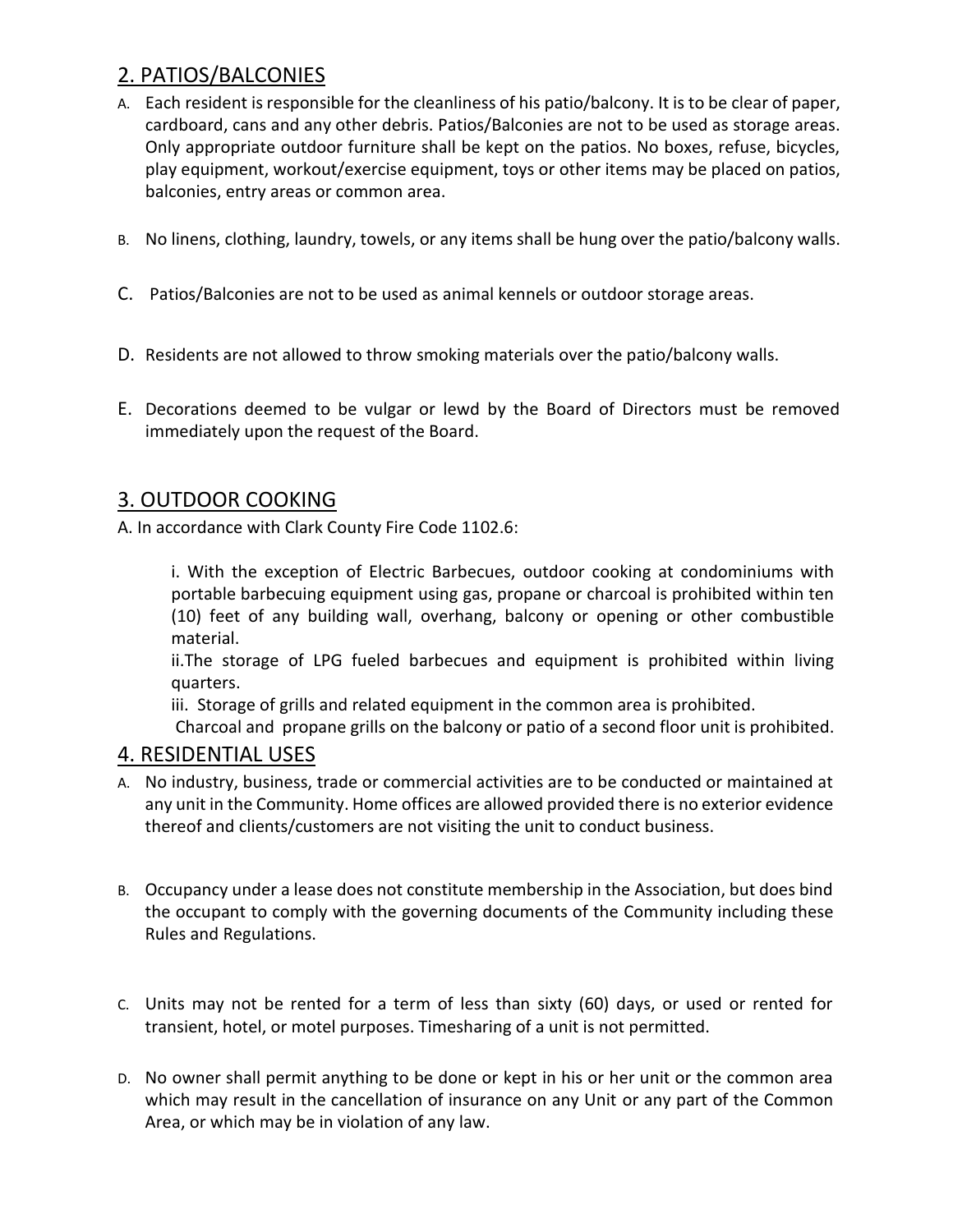## 5. BUILDING MAINTENANCE

- A. Owners are responsible for the maintenance and repair of all doors, windows, appliances, air conditioning and heating systems, plumbing and electrical systems (including all connections and equipment) servicing their Units.
- B. Owners are responsible for the maintenance, repair and replacement of doorsteps, balconies, patios, exterior doors and windows.
- C. Owners are responsible for keeping their Units in a well-maintained condition.
- D. Owners are responsible for replacing the light bulbs of their Units patios and porch lights. Any outside lights for the sole purpose of safety and illuminating addresses shall be replaced by the Association vendor.
- E. Owners shall promptly repair and or replace any broken glass in their Units windows and door at their cost.

#### 6. BUILDING EXTERIOR

- A. Residents shall immediately report to the Board a discovery of any leak, break, or malfunction in any portion of their Unit, the common area or the building. The failure to report a problem promptly may be deemed negligence by such resident who may be liable for any additional damage caused by the delay.
- B. One (1) sign advertising that a Unit is for sale or rent is permitted in the window of a Unit, not to exceed 24 inches by 36 inches.
- C. Holiday decorations, lights, and other such items may be placed no more than thirty (30) days prior to the holiday and must be removed thirty (30) days following the holiday and are not permitted in any portion of the common area. All such decorations shall be displayed in a manner that is neat and orderly.
- D. Residents shall not place potted plants or other yard/garden items of any kind in the common areas, other than on the balconies of their Units or as otherwise allowed by the Association. Any plants planted in the common area shall be removed by the Association and cost of said removal shall be assessed to the unit.
- E. No resident shall keep any unsightly object which is visible from the exterior of the unit.
- F. No resident shall keep or store anything in any common area.
- G. Additions, alterations, improvements or changes to the exterior of a Unit require the prior written approval from the Board, which approval may be granted or withheld at the Board's discretion. To obtain prior written approval from the Board, a completed architectural request form and sketch or plan of the request must be submitted to the management company who will forward to the Board for review. The Board has (60) days to respond in writing of said request.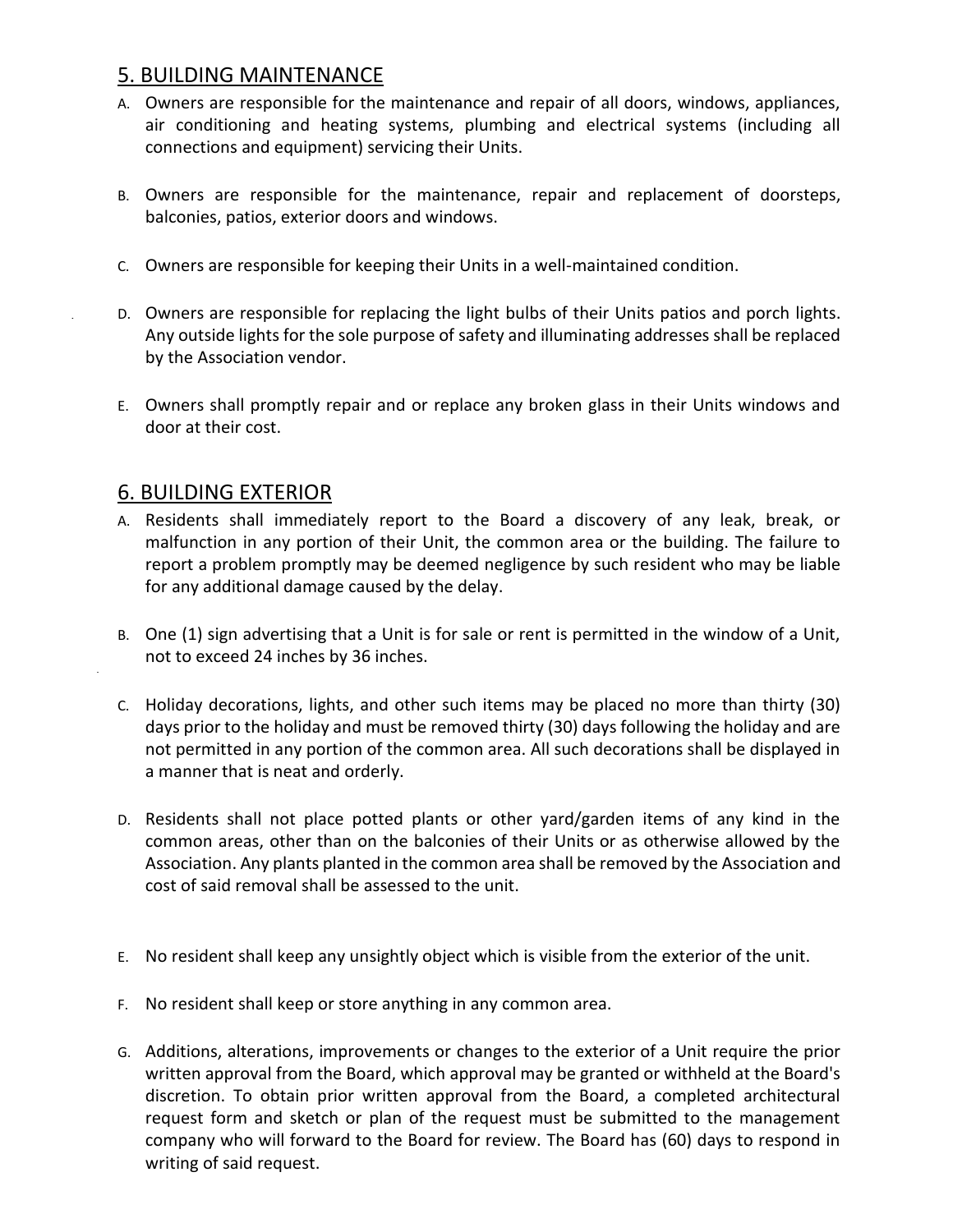H. Interior improvements and alterations that do not affect the structural integrity, mechanical systems or otherwise lessen the support of any portion of the community are permitted.

Window Solar Screens must be white, beige or brown.

- J. Security Doors require Board approval prior to installation.
- K. Satellite dishes must be installed according to the following rules:
- I. Satellite dishes must be 1 meter or less in diameter. Satellite dish wiring must be professionally installed and painted to match the building exterior.
- ii. Satellite dishes are not allowed to be placed on any common area sidewalk or landscaping.
- iii. Satellite dishes may be placed on a tripod on the balcony patio, attached to the balcony railing (provided the satellite dish does not protrude over the balcony railing more than 10 inches), or attached to the highest eve of the building. Satellites shall not be installed on the roof of any building.

## 7. REFUSE CONTROL

- A. No boxes, refuse, debris and other such items are to be stored on balconies, patios, garage or common areas, or otherwise in an area that is visible to others. Balconies and patios are to be kept free and clear of refuse and in clean and orderly condition at all times.
- B. Trash and recycle bins are to be placed outside only on trash pick-up days. (Monday's). Receptacles may be placed outside no more than 12 hours before trash pick-up, and they must be removed from public view and stored out of sight no later than 12 hours after trash pick-up. Bulk items may only be placed out on bulk pickup days.
- C. Trash placed out for collection must be placed in a tightly closed bag or trash container for such use. Loose trash is not permitted.

#### 8. NUISANCES

- A. Noxious, offensive, dangerous and unsafe activity creating a nuisance or annoyance to others is not permitted.
- B. Radios, stereos, TVs, musical instruments, party activities, car horns, alarm devices and any other noise sources shall be restricted at all times to a level that is not disturbing to other residents. Disturbance of the peace is initially a police matter, and the affected resident is responsible for contacting the police and reporting the incident in writing to management.
- C. Riding bicycles, skateboards, roller skates and other such items is not permitted on sidewalks, landscaping or in the breezeways.
- D. No Unit may be used in any way that;
	- i. May be a nuisance to occupants of neighboring Units.
	- ii. May be calculated to reduce the desirability of the Community.
	- iii. May endanger the health or safety of other residents; or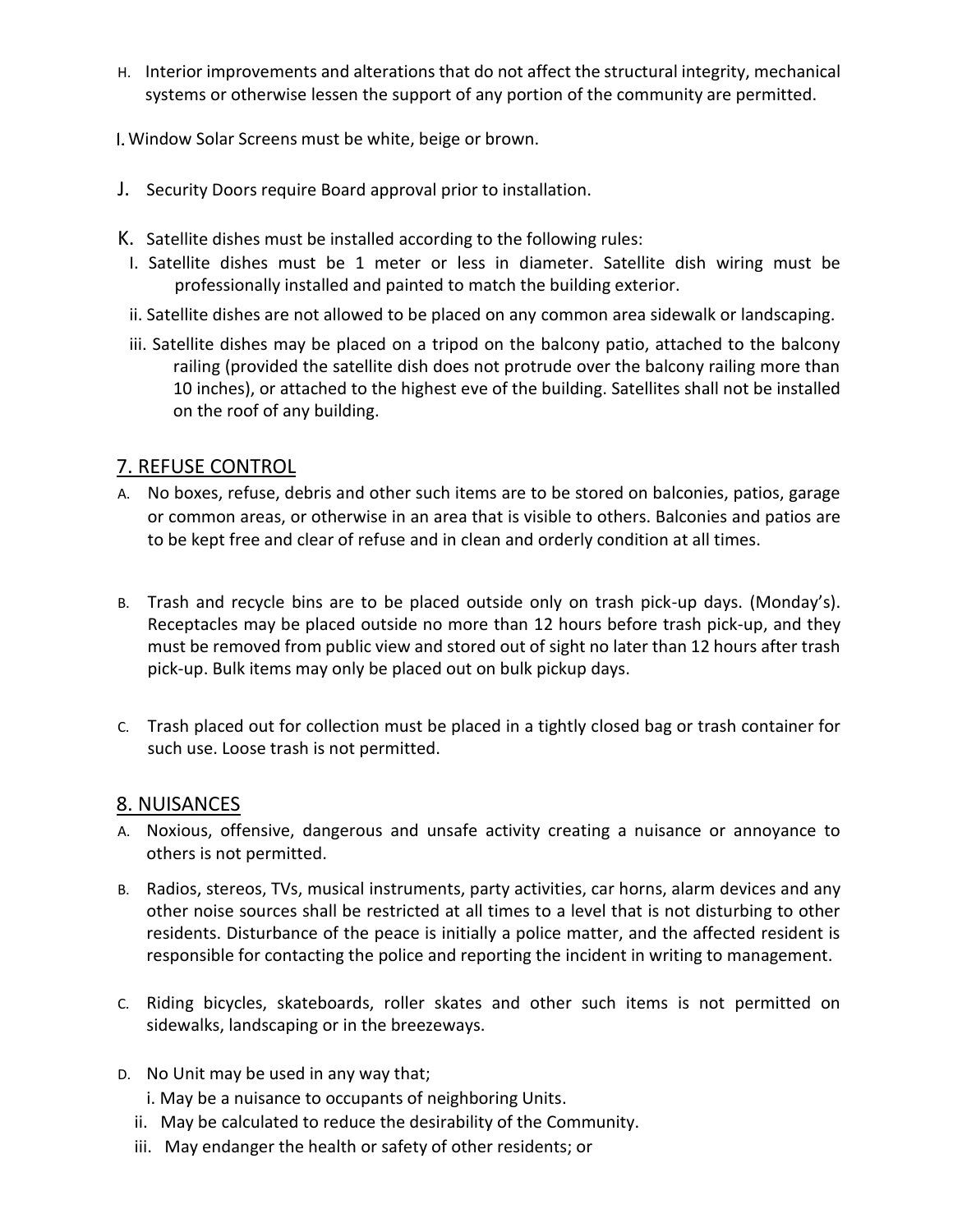- iv. May violate any law or provision of the Associations Governing Documents.
- E. The Board shall have the right to determine, in accordance with the Community's Governing Documents, what constitutes a nuisance on a case by case basis.

## 9. PETS

- A. A maximum of (2) two household pets of no more than 15 lbs each, including dogs, cats or other small domestic pets are permitted per unit without prior written consent of the Board of Directors . Residents may be required to submit a veterinary report to verify the weight of their animal. Cats are not allowed to roam the community grounds, fences or roofs.
- B. Any animal deemed to be vicious or dangerous shall be permanently removed from property upon three days written notice following notice and hearing from the Board. For the purpose of this rule, an animal shall be deemed vicious if:
	- Without being provoked, the animal killed or inflicted substantial bodily harm upon a human being.
	- ii. While off the premises of its owner or keeper, the animal killed or caused substantial bodily harm to a domestic animal.
	- iii. The animal has been declared dangerous or vicious by a law enforcement agency or animal control agency.
	- iv. An animal may not be found dangerous or vicious based solely on breed, size, or because of a defensive act against a person who was committing or attempting to commit a crime or who provoked the animal.
- C. When outside the Unit all pets are to be leashed and under the supervision and control of the resident. Pets are not permitted to be tied or affixed to any portion of the common area.
- D. No pet shall be permitted to be kept within any portion of the property if it makes excessive noise or is otherwise determined to be a nuisance. Excessive noise should be reported to CLARK COUNTY ANIMAL CONTROL at the time the infraction occurs.
- E. Pets are not to be on the patio or balcony of the unit or inside garage unless the owner is present. Patio/balconies are not to be used as kennels. Leaving water or food for pets outside a unit is prohibited.
- F. Any damage to patio or balcony flooring caused by pet waste will be the responsibility of the resident.
- G. Pets are strictly forbidden in the pool, mail room, pool deck, fitness center and clubhouse, except for service animals.
- H. It shall be the absolute duty and responsibility of each resident to immediately clean up any solid animal waste from their pets. No odors from pet waste shall be permitted to arise from any unit so as to be unsanitary, offensive or detrimental to any other unit or the common areas.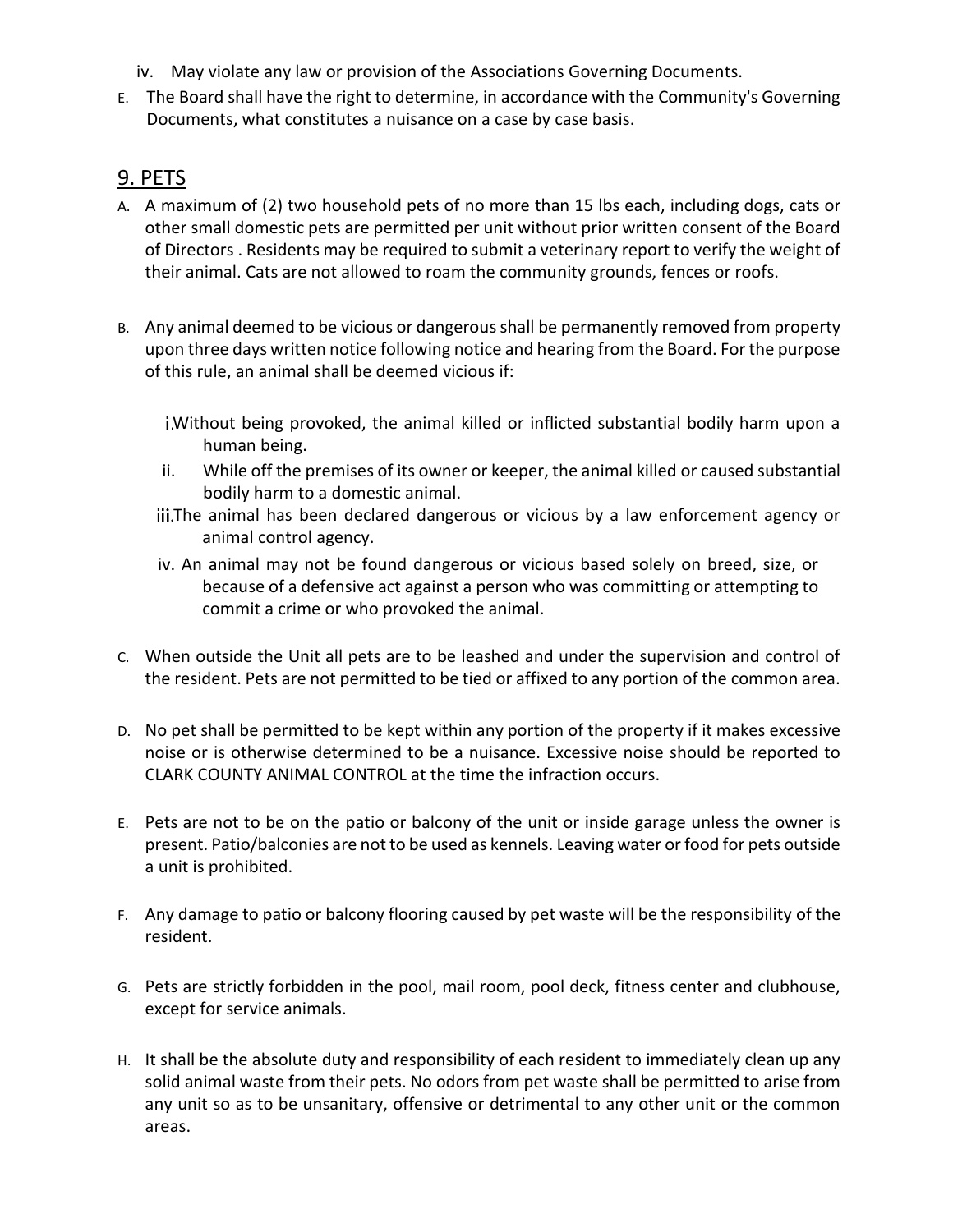- l. Any violations to the above-noted restrictions can result in fines and/or request for removal of said pet by the Association.
- J. Residents shall hold the Association harmless from any claim resulting from any action of their pets.

#### 10. GENERAL

- A. Residents are responsible for the actions of their children and their guests. They shall assume all responsibility for damage to the premises, furnishings and landscaping caused by them, their children or their guests.
- B. Sheets, blankets, towels, plastic coverings, newspaper, paper, aluminum foil, etc., may not be used as a window covering.
- C. All draperies. blinds and window coverings, which can be seen from the outside of the Unit, must have a white, brown or neutral color backing to conform with the overall appearance of the building.
- D. No fireworks will be allowed within the complex.
- E. Homeowners are responsible to see that the Rules and Regulations are to be passed on to their renters.
- F. Feeding Pigeons or other desert/wild animals is prohibited.
- G. Hummingbird feeders are the only bird feeders that are allowed as long as they are not attached to any exterior walls or in the common area.
- H. A resident may have up to 2 garage sales per year in accordance with city ordinance. This limit does not include any community garage sales organized by the HOA. Garage sales must be held on Saturday and/or Sunday only. Items for a garage sale must be kept solely in the resident's garage and may not be placed in the common area. Garage sale signs must not be attached to any common area sign, post, wall, or landscape and must be removed within 6 hours after the garage sale is over.

## 11. INSURANCE REQUIREMENTS

A. All owners/ tenants should carry a personal property and liability policy. Each Unit owner/tenant should consult with insurance professionals regarding insurance coverage which best suits their needs. The Association will not be responsible for loss of personal property or separate interest property due to fire, flood, theft, or ay other peril. In the event an owner/resident causes damage to the common area, the resident will be responsible for repairs/replacement. The owner/resident will be responsible for the Associations insurance deductible in case of a claim. Contact the management company for the amount of the current deductible.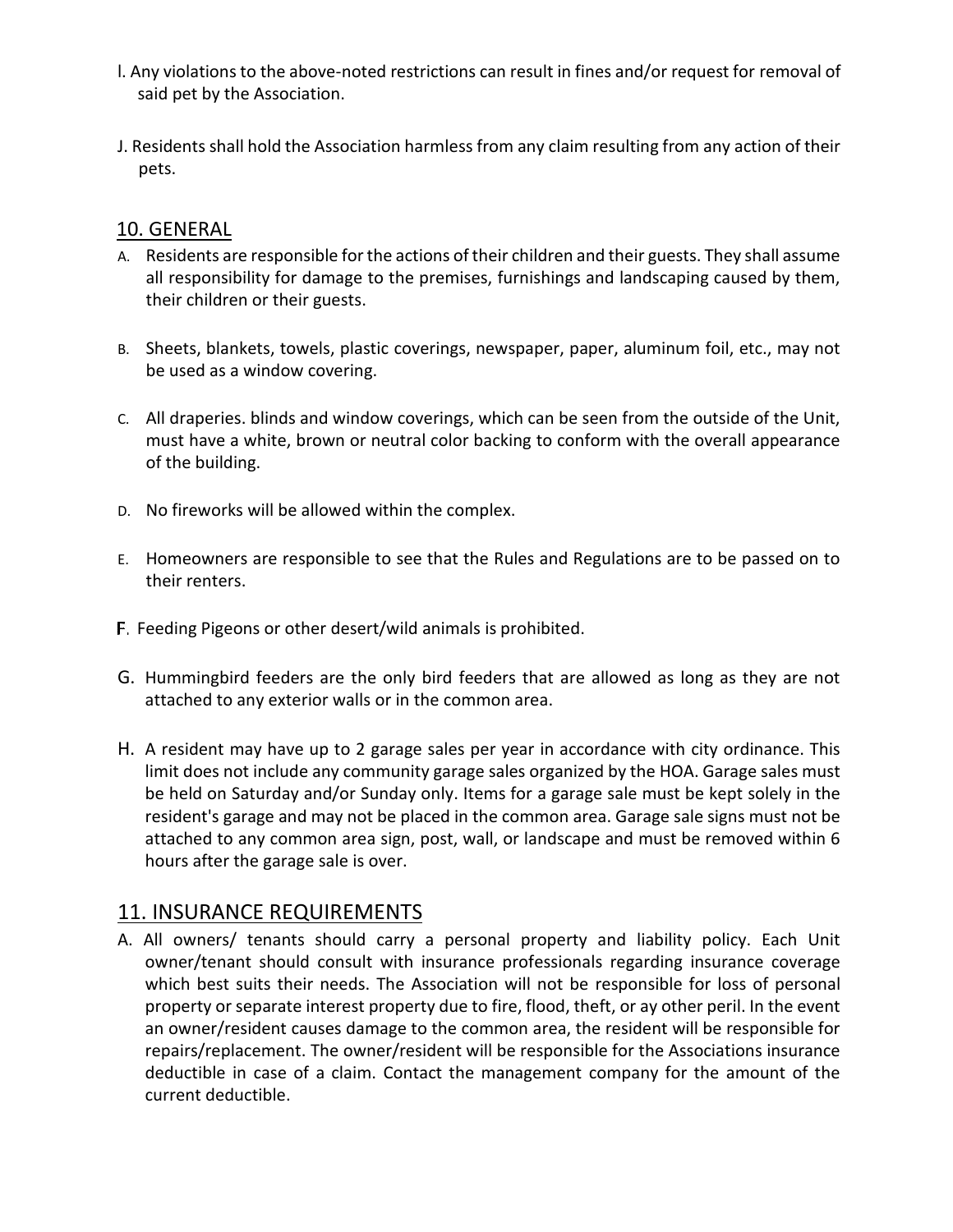## 12. PROPER FLAG DISPLAY

A. Only American flags are permitted to be displayed in the Community and are limited to (1) flag per Unit no larger than 3' x 5' and must adhere to the Federal Flag Code.

# 13. POLITICAL SIGNS

A. A unit owner may display one political sign for each candidate, political party or ballot question provided that each sign may only be displayed within the physical portion of the community that the owner or occupant has a right to occupy and use exclusively. B. All political signs must not be larger than 24 x 36 inches.

- C. The display of political signs shall be limited to 60 days prior to the election/vote and must be removed no later than 3 days after such election/vote.
- D. No political signs shall be posted in the clubhouse, mailroom, bulletin board or any other common element.
- E. "Political sign" shall mean a sign or flyer that expresses support for or opposition to a candidate, political party or a ballot question in any federal, state, or local election or any election of the Association.

## 14. BULLETIN BOARD

- A. The bulletin board presently exists in the mail room which is a common element. Residents may use the bulletin board subject to the following rules:
	- i. Any documents on the bulletin board shall be no larger than 8 h x 5 h inches (the size of a sheet of standard paper).
	- ii. No more than two (2) documents per unit may be placed on the bulletin board by a resident at any given time.
	- iii. Documents placed on the bulletin board must not contain any vulgar or offensive language, including but not limited to insults or accusations against any other resident or owner.
	- iv. No offensive photographs or artwork shall be placed on the bulletin board.
	- v. No illegal documents shall be placed on the bulletin board.
	- vi. All documents on the bulletin board shall be removed at the beginning of each month.
	- vii. No election materials for any election shall be posted on the bulletin board.
- viii. The Board of Directors has the authority and discretion to remove any improper items from the bulletin board.

## 15. CLUBHOUSE

- A. The Clubhouse and its amenities are available from 6:00 AM to 12:00 AM or at other such times as may be set by the Board. Owners are provided with access keys to the pool area and Clubhouse.
- B. Residents are permitted to bring a maximum of (4) four guests per Unit per day to the clubhouse and pool area. No one under the age of 14 is permitted in the pool area without being accompanied by an adult. No one under the age of 18 is permitted in the clubhouse without adult supervision,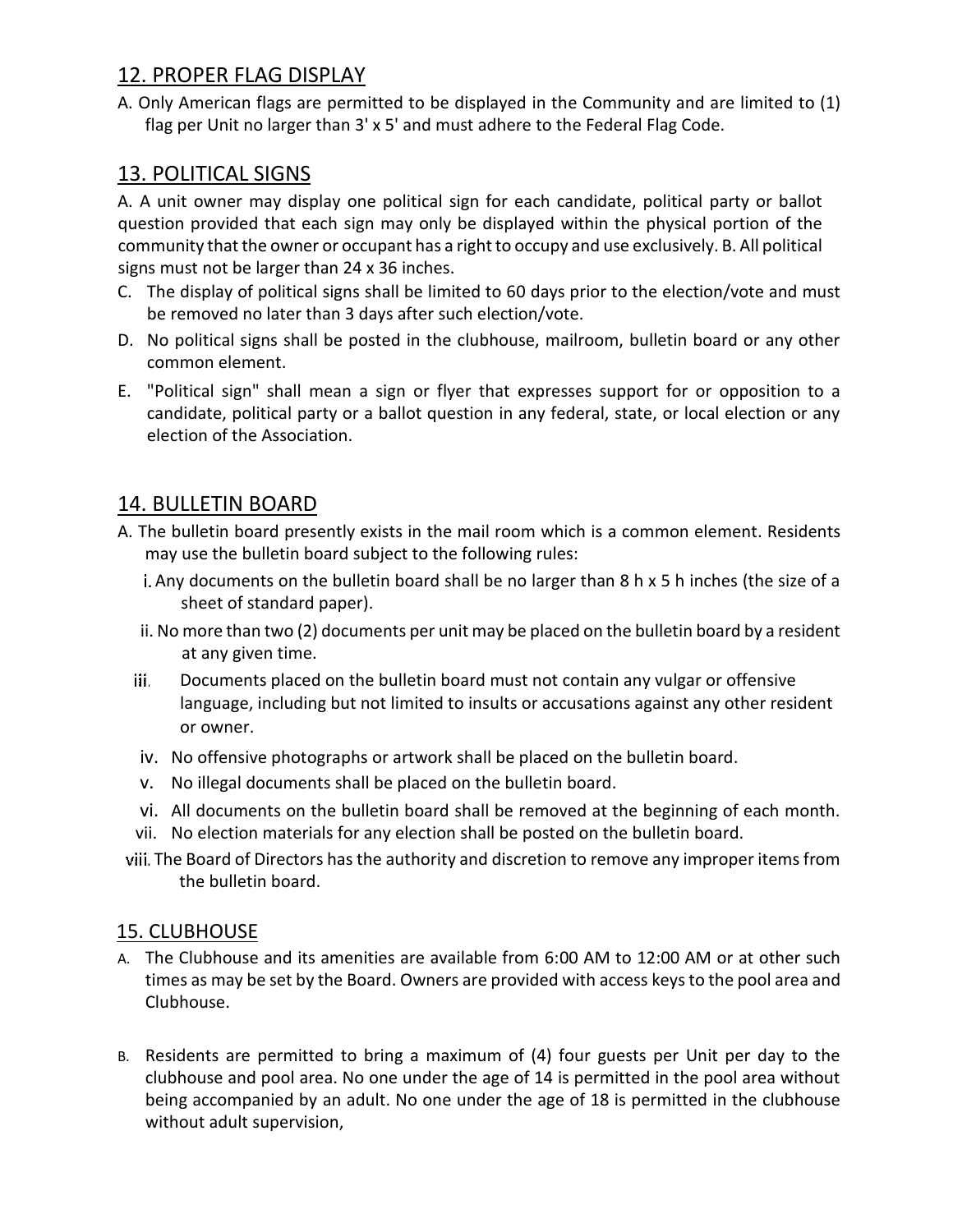- C. Residents must accompany their guests at all times and are responsible for their actions and for any damage to Association property or personal injuries.
- D. The Clubhouse and the pool may be closed at such times as may be necessary for needed repairs and maintenance, as determined by the Board.
- E. The use of the Clubhouse and pool may be restricted by the Board (after notice and hearing) in the event any resident violates any of these rules or regulations or is past due on assessments.
- F. No commercial activity is permitted at the Clubhouse. Products may not be sold or displayed for profit for any individual or commercial enterprise.
- G. Consumption of Alcohol/Liquor is not permitted in the Clubhouse.
- H. Smoking is not permitted in the clubhouse.
- Furniture may be moved within the Clubhouse during reserved, private events. However, all furniture must be returned to its original position at the close of the event.
- J. Live Bands are not permitted.

#### 16. CLUBHOUSE RENTAL

- A. Reservations of the Clubhouse may be made by Residents for their exclusive and private parties. The pool is not available for private reservations, and other residents and their guests will not be excluded from the pool area during a private party at the Clubhouse.
- B. Reservations may be made by contacting the management company, completing a reservation form and submitting the required fee and deposit. Reservations must be made at least forty eight (48) hours in advance, although at least one week is advised.
- C. A rental fee of \$40.00 per day is required to reserve the private use of the Clubhouse, to be -paid to Pueblo at Santa Fe Condominium Association. Cash will not be accepted.
- D. A damage/cleaning refundable deposit in the amount of \$250.00 is required for reservations, paid to Pueblo at Santa Fe Condominium Association. Cash will not be accepted. Refund of deposit is subject to any costs incurred by the Association on account of
	- i. Damage to the clubhouse and /or its contents.
	- ii. Damage to Common Area landscaping or facilities arising from the rental.
	- iii. Cleaning.
	- iv. Violations of any of the Rules and Regulations of the Association.

# 17. POOL AND SPA REGUALTIONS

A. Violations of the Pueblo at Santa Fe Condominium Association pool and regulations may result in a penalty assessment and restriction from the use of the community amenities. Any person who refuses to comply with any of the following regulations of Pueblo at Santa Fe,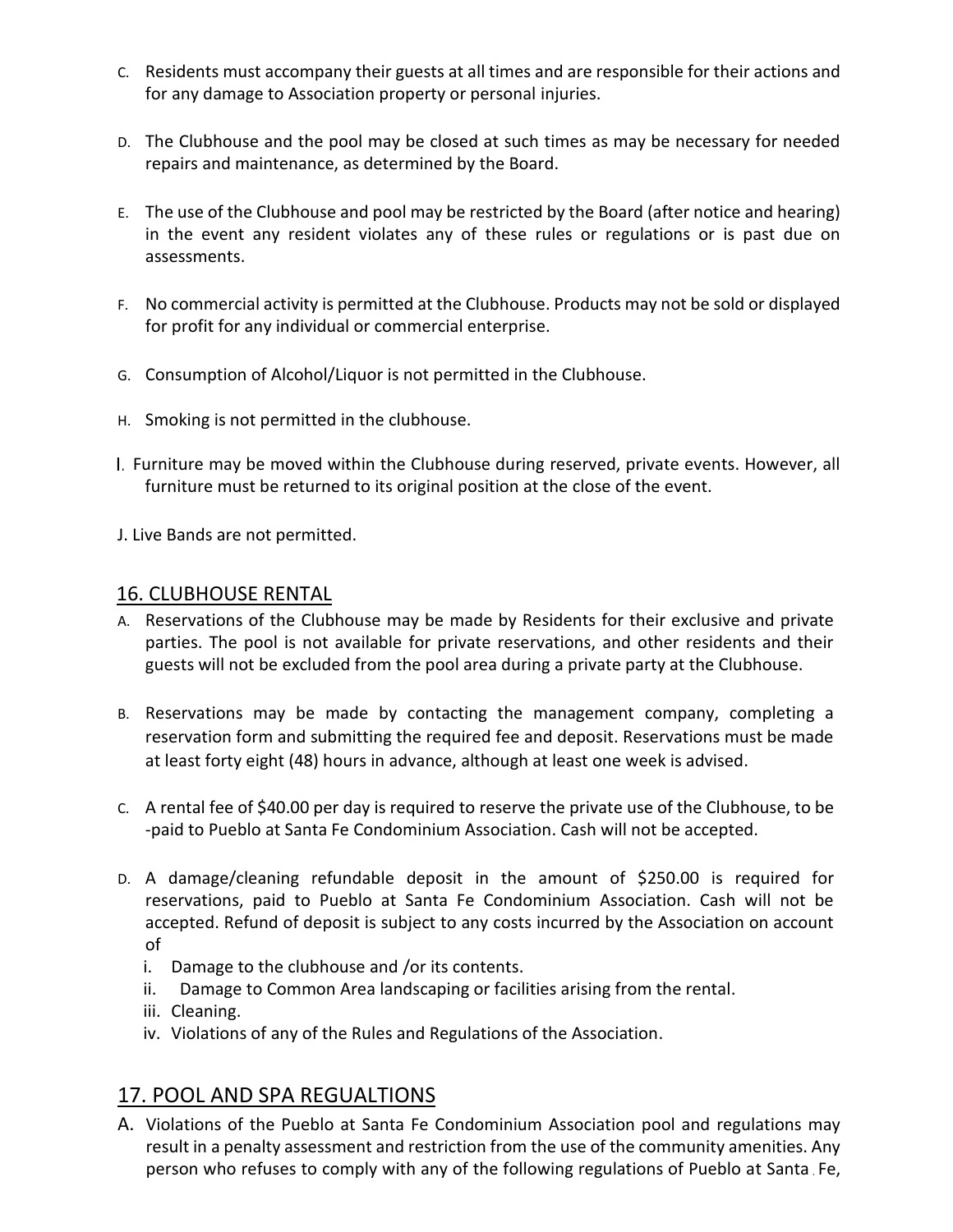the City of Las Vegas or the Southern Nevada Health Department may be excluded from the premises or asked to leave the pool and spa area. The Association will promptly bring any action necessary to eject such person(s) from the premises.

- B. The pool and spa area which is defined as the pool, spa and lounging area is for the use and enjoyment of the Pueblo at Santa Fe Condominium Association residents. The use of these facilities is a privilege. Owners/tenants are responsible for any damage or misconduct attributed to their tenants, guests and/or family.
- C. Pueblo at Santa Fe Community Association does not provide lifeguards. All persons using the pool do so at their own risk. Pueblo at Santa Fe does not assume any liability in this regard and are not responsible or an insurer of the safety of its members, their families, children, guests or tenants. Notwithstanding any age limitations set forth in these Rules and Regulations, it is suggested that parents accompany their children of ANY AGE at all times. There are no Lifeguards on duty at any time.
- D. Residents may bring a maximum of four (4) guests per UNIT per day to the pool. Additional guests must be authorized in writing in advance by the Board of Directors. A resident must accompany guests at all time. Regardless of how many tenants live in one unit, the total of persons from one unit including the maximum number of four (4) guests cannot exceed ten (10) persons. There must be a current resident information form on file with the HOA listing all residents.
- E. The pool may be used from 6:00 AM to 12:00 AM. After 10:00 PM and prior to 7:00 AM are designated quiet hours. The pool area is closed to persons under the age of 18 after 10pm without an adult present.
- F. Persons under the age of fourteen (14) are not allowed in the pool area unless under the direct supervision of a parent or adult/guardian in accordance with NAC 444.276.
- G. Persons under the age of fourteen (14) must have adult supervision to use the spa in accordance with NRS 444.276.
- H. No private parties allowed.
- I. There will be a \$35 charge for replacement pool keys.
- J. Unruly behavior, unsafe or offensive conduct, rowdiness, unnecessary noise, jumping or interference with other persons in the pool is prohibited. No running, pushing, cannonball, doing flips or splashing is allowed in the pool area. Diving into the pool and /or spa is prohibited.
- K. Bicycles, skateboards, roller skates and other such items are not permitted in the pool area at any time.
- L. Only one person floatation devices will be permitted in the pool.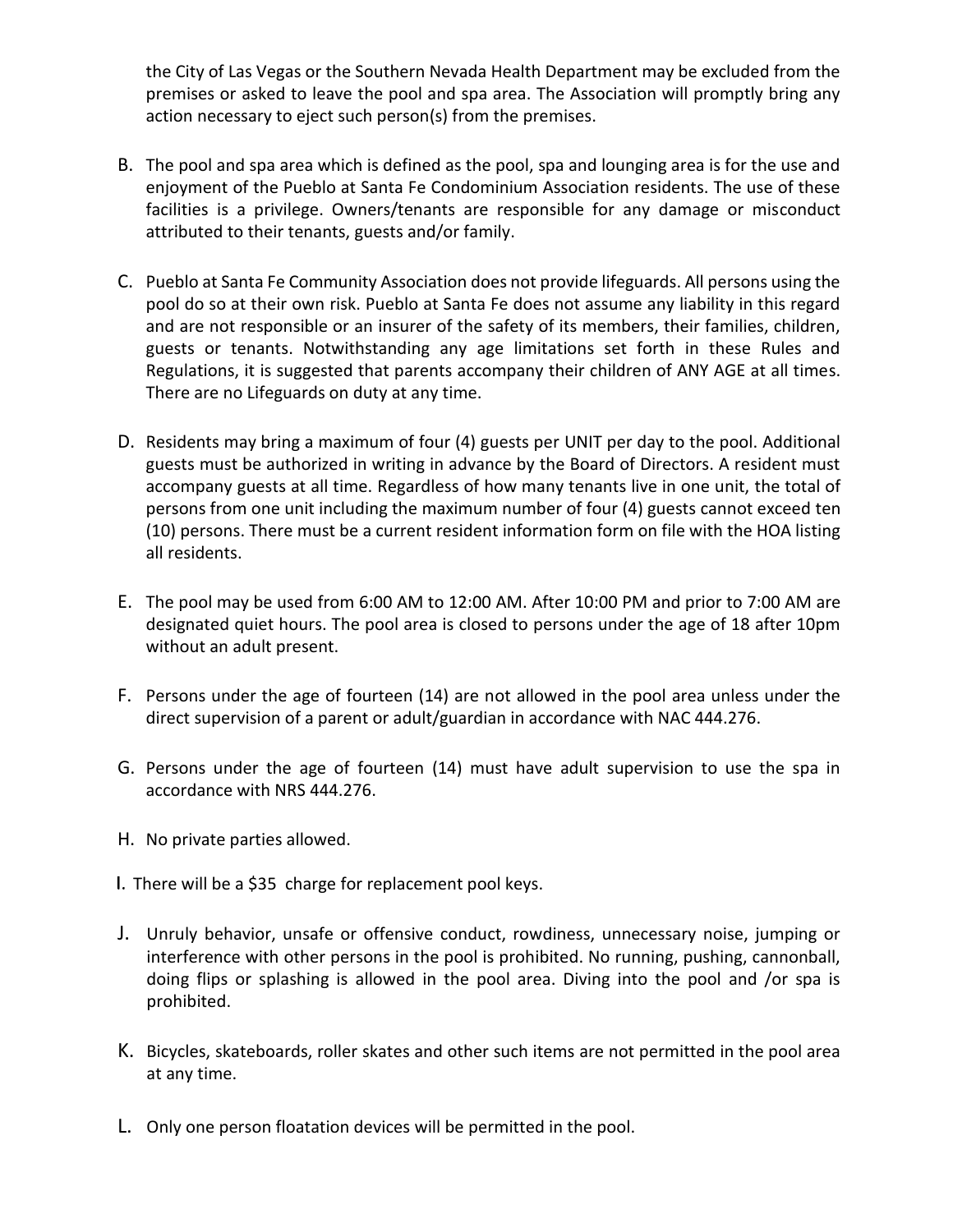- M. Glass bottles, container or other breakable items are prohibited in the pool area. Charcoal, gas or electric grills are strictly prohibited.
- N. Only single person music devices with headphones are allowed to be used in the pool area.
- O. Per Health Department Regulations infants must wear waterproof pants, shimmies with elastic at the waist and legs or "little swimmers" at all times when in the pool.
- P. Lounge chairs, chairs, or tables cannot be reserved. Usage is on a first come basis. Do not stand on, overturn, scratch, break, or burn pool furniture. Do not place furniture in the pool or spa. Do not remove pool furniture from the pool area.
- Q. All persons using the pool must wear swim attire. Street clothes are prohibited.
- R. Personal bathing and use of soap are prohibited in the pool and spa.
- S. Gates to the pool area must remain closed and locked at all times.
- T. Animals are not permitted within the pool area except for service dogs. No animal of any kind is permitted in the pool or spa water.
- U. Life saving equipment is for Emergency use only.
- V. Pool use is strictly governed by State and County Ordinance and the Southern Nevada Health District. The provisions of such laws shall control and be enforced.

#### 18. MAIL BOXES

- A. The community mailboxes are a limited common element. The maintenance and repair of any mailbox or its components shall be performed by the Association and the cost of which assessed against the unit for which it is assigned. The individual lock is the responsibility of the owner.
- B. The Association shall provide owners with a key to access their mailbox, unless it was a personal lock that the Association does not have a key for. A fee of \$10 shall be charged as a deposit and can be refunded when the master key is returned.
- C. Any owner wishing to change the lock on their mailbox shall submit a written request to the Board of Directors and shall be assessed for the actual cost of the new lock and installation. If they wish to change their own lock they may do so and the Association will not be responsible for maintaining a replacement key.
- D. Mailboxes shall not be used for any other purpose than the delivery of USPS mail.
- E. Nothing shall be attached to the exterior of the mail box door.
- F. Damaged mailboxes should be reported to management immediately.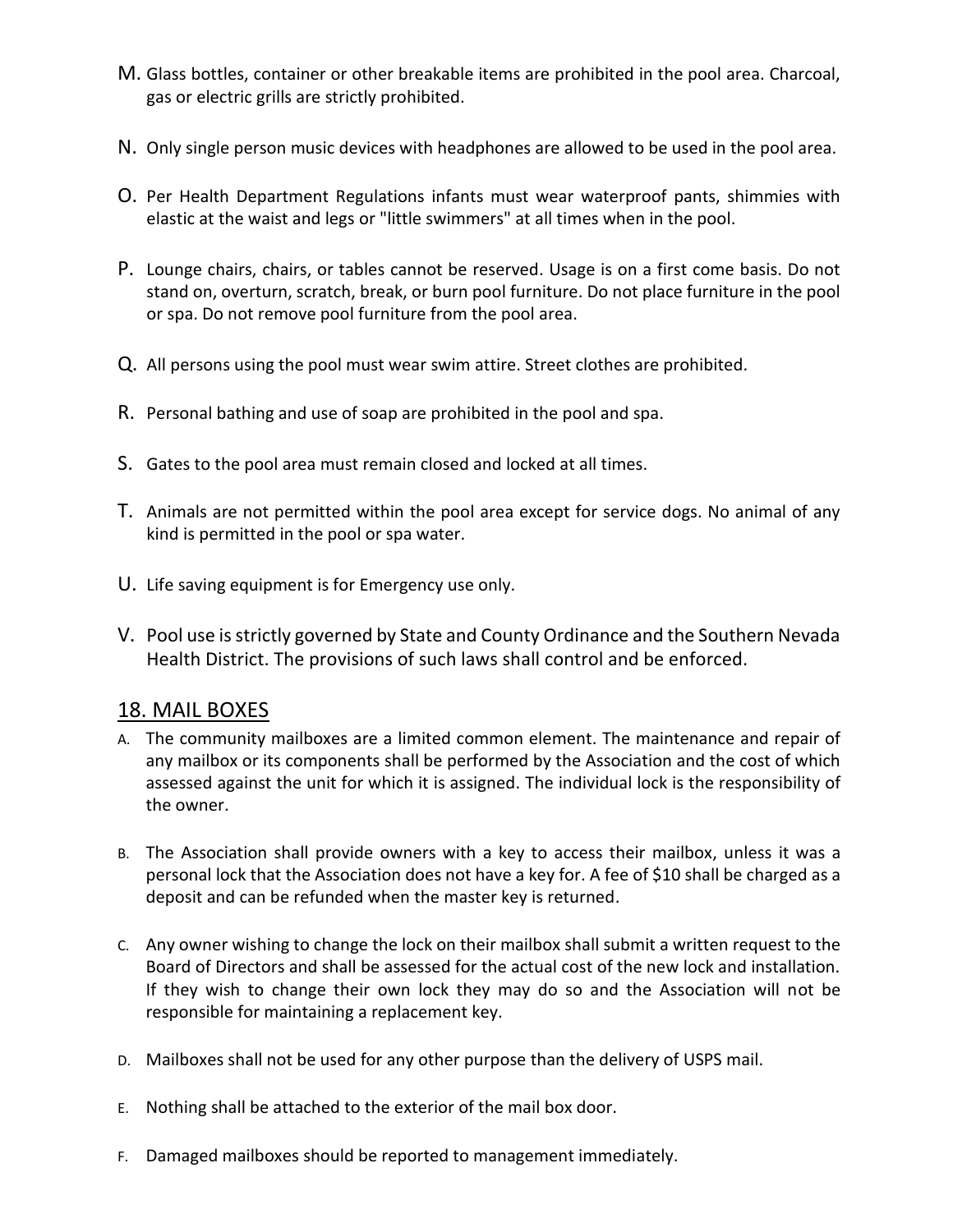## 19. ENFORCEMENT AND PENALTY FOR VIOLATIONS

- A. On the first alleged violation of these Rules, a written Request for Compliance (Courtesy Notice) is mailed to the owner via first class mail with Correction Response Form enclosed for Owner. If the owner cures the violation and returns the completed Correction Response Form to the Association within 14 calendar days of the date of the Request for Compliance, Warning Notice, no penalty shall be assessed for the violation; provided, however, that this paragraph shall not waive any costs, damages or reimbursements otherwise owed from the Owner to the Association pursuant to the Rules.
- B. On the second alleged violation, a second Request for Compliance (Formal Notice) shall be mailed to the owner via first class mail with Correction Response Form enclosed for Owner.

If the owner cures the violation and returns the completed Correction Response Form to the Association within 14 calendar days of the date of the Request for Compliance-Warning Notice, no penalty shall be assessed for the violation; provided, however, that this paragraph shall not waive any costs, damages or reimbursements otherwise owed from the Owner to the Association pursuant to the Rules.

- C. On the Third alleged violation a Hearing notice shall be mailed via first cfass mail to the owner. Such notlce is to include any proposed action, including the date, time and place of a hearing before the Board on the matter, if any. At such hearing, the unit Owner may be subject to a compliance fine at the hearing whether present, not present or represented.
- D. Compliance fines imposed by the Board shall•be determined on a case by case basis, but in no event shall the assessment exceed \$100.00 per infraction unless deemed to be a health and safety issue by the Board, exclusive of any other costs, damages or reimbursements due from Owner to the Association pursuant to these Rules.
- E. Any imposed compliance fine will be assessed to the Association account. A coilection lien may be filed against the Unit if payment is not received within thirty (30) days upon receipt of the violation assessment, in addition to any other costs, damages or reimbursements due from Owner to the Association pursuant to these Rules.
- F. If a violation is considered a health and safety issue, it will be noticed once to an immediate hearing.
- l, the undersigned, do herby certify:

THAI\* I am the President Of Pueblo at Santa Fe Condominium Association Inc., a Nevada nonprofit cooperation; and